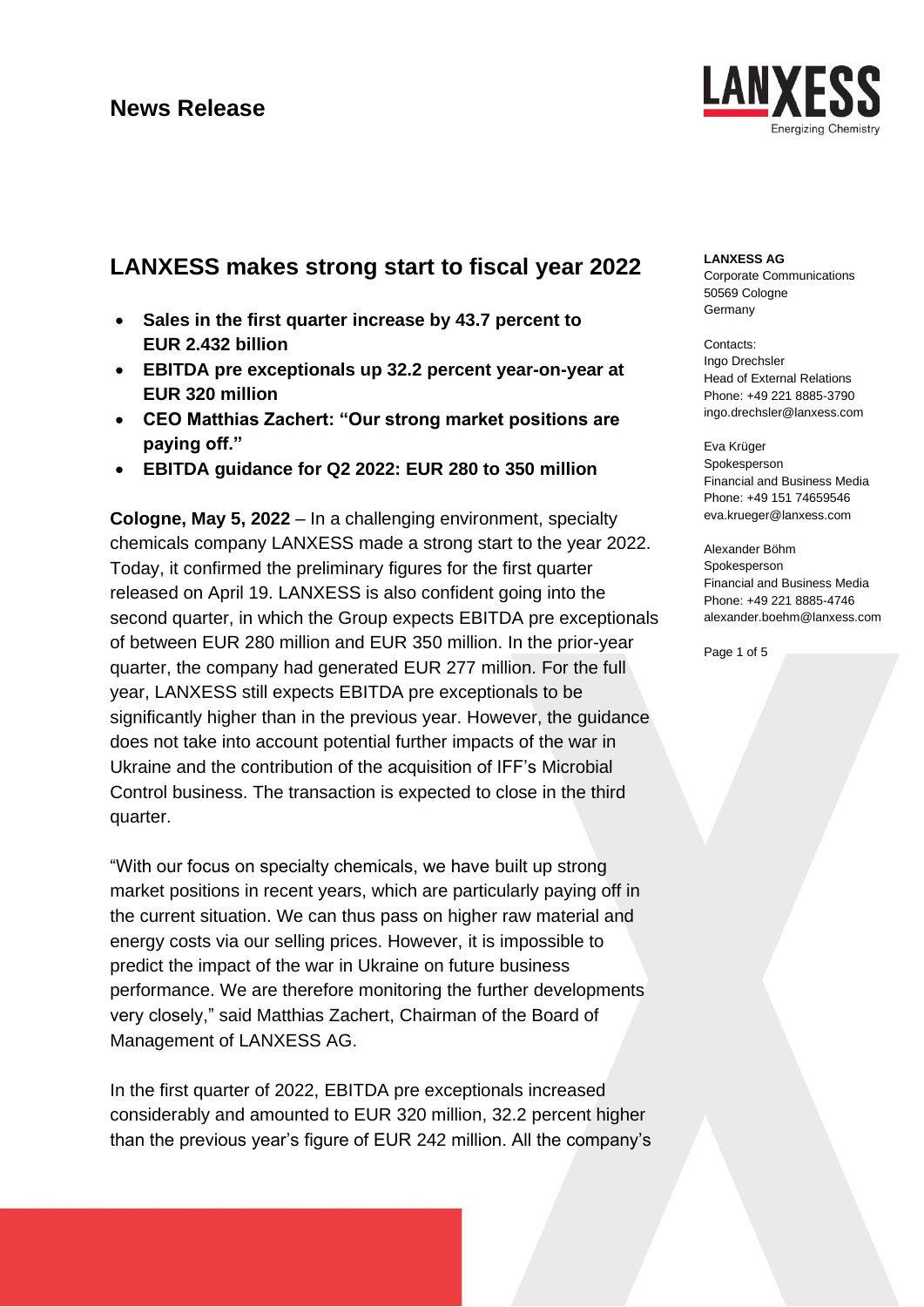

segments contributed to the growth, with the Specialty Additives segment performing particularly well. LANXESS passed on the significantly increased raw material and energy costs via higher selling prices. The successful acquisitions, especially that of Emerald Kalama Chemical, likewise made a positive earnings contribution. The EBITDA margin pre exceptionals came to 13.2 percent, against 14.3 percent a year ago.

Group sales amounted to EUR 2.432 billion in the first quarter, up 43.7 percent on the previous year's figure of EUR 1.693 billion. Net income reached EUR 98 million, after net income from continuing operations of EUR 63 million in the previous year.

### **Higher raw material and energy costs passed on in all segments**

Sales in the **Advanced Intermediates** segment rose by 35.6 percent from EUR 452 million in the prior-year quarter to EUR 613 million.The sales development was in particular the result of higher selling prices as LANXESS passed on the significantly increased raw material and energy prices. The segment's EBITDA pre exceptionals amounted to EUR 87 million, up 24.3 percent on the previous year's figure of EUR 70 million. The EBITDA margin pre exceptionals was 14.2 percent, compared with 15.5 percent in the prior-year quarter.

In the **Specialty Additives** segment, higher selling prices and generally improved demand resulted in a positive development of sales and EBITDA pre exceptionals. This was due in particular to good demand from the construction, oil and gas industries and the continuing recovery of the aviation industry. The development of exchange rates, especially of the U.S. dollar, likewise had a positive effect. The segment's sales amounted to EUR 730 million, up 41.2 percent on the previous year's figure of EUR 517 million. EBITDA pre exceptionals increased by a considerable 83.8 percent from EUR 74 million in the previous year to EUR 136 million, reaching the highest figure in the company's history. The EBITDA

**LANXESS AG**

Corporate Communications 50569 Cologne **Germany** 

Contacts: Ingo Drechsler Head of External Relations Phone: +49 221 8885-3790 ingo.drechsler@lanxess.com

Eva Krüger Spokesperson Financial and Business Media Phone: +49 151 74650546 eva.krueger@lanxess.com

Alexander Böhm Spokesperson Financial and Business Media Phone: +49 221 8885-4746 alexander.boehm@lanxess.com

Page 2 of 5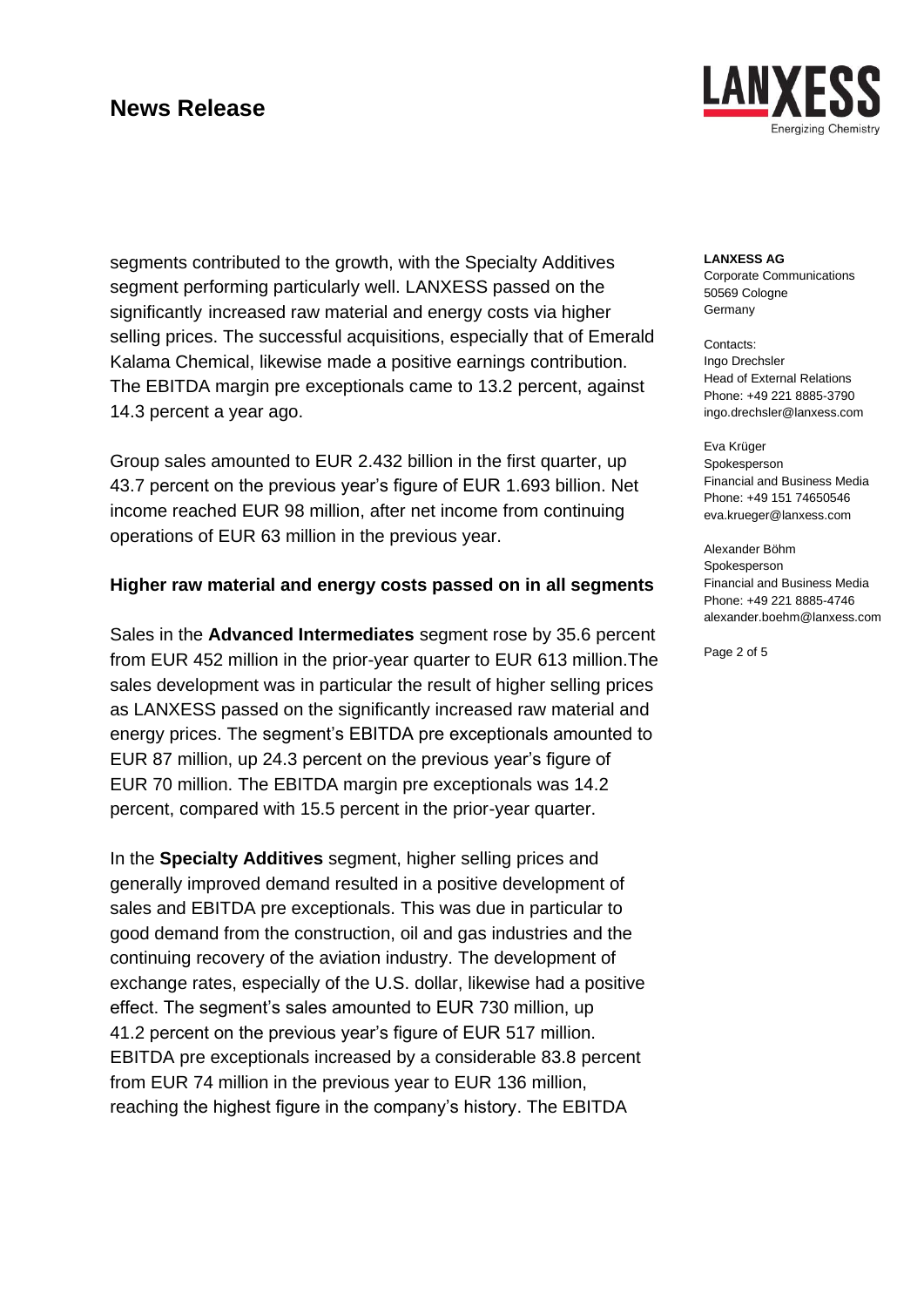

margin pre exceptionals increased to 18.6 percent, against 14.3 percent a year ago.

The **Consumer Protection** segment's sales and earnings improved compared with the prior-year quarter. The new Flavors & Fragrances business unit made a particularly positive contribution here. This unit comprises the business with specialty chemicals for the consumer goods sector from the acquisition of U.S. company Emerald Kalama Chemical. In addition, all the segment's business units achieved higher selling prices. The development of exchange rates had a positive effect, too. Lower sales volumes due to a generally difficult logistics situation had an opposite effect. Sales amounted to EUR 506 million, up 48.4 percent on the prior-year quarter's figure of EUR 341 million. EBITDA pre exceptionals grew by 13.2 percent from EUR 76 million in the previous year to EUR 86 million. The EBITDA margin pre exceptionals reached 17.0 percent, against 22.3 percent a year ago.

The development of the **Engineering Materials** segment's sales and earnings in the first quarter was influenced by the sharp rise in selling prices, which resulted from the pass-through of increased raw material and energy prices. Sales amounted to EUR 576 million, up 52.8 percent on the previous year's sales of EUR 377 million. EBITDA pre exceptionals grew by 13.6 percent from EUR 59 million in the previous year to EUR 67 million. The slightly weaker demand from the automotive industry due to supply shortages led to a volume-driven decline in earnings, especially in the High Performance Materials business unit. The EBITDA margin pre exceptionals decreased from 15.6 percent in the previous year to 11.6 percent.

#### **LANXESS AG**

Corporate Communications 50569 Cologne **Germany** 

Contacts: Ingo Drechsler Head of External Relations Phone: +49 221 8885-3790 ingo.drechsler@lanxess.com

Eva Krüger Spokesperson Financial and Business Media Phone: +49 151 74650546 eva.krueger@lanxess.com

Alexander Böhm Spokesperson Financial and Business Media Phone: +49 221 8885-4746 alexander.boehm@lanxess.com

Page 3 of 5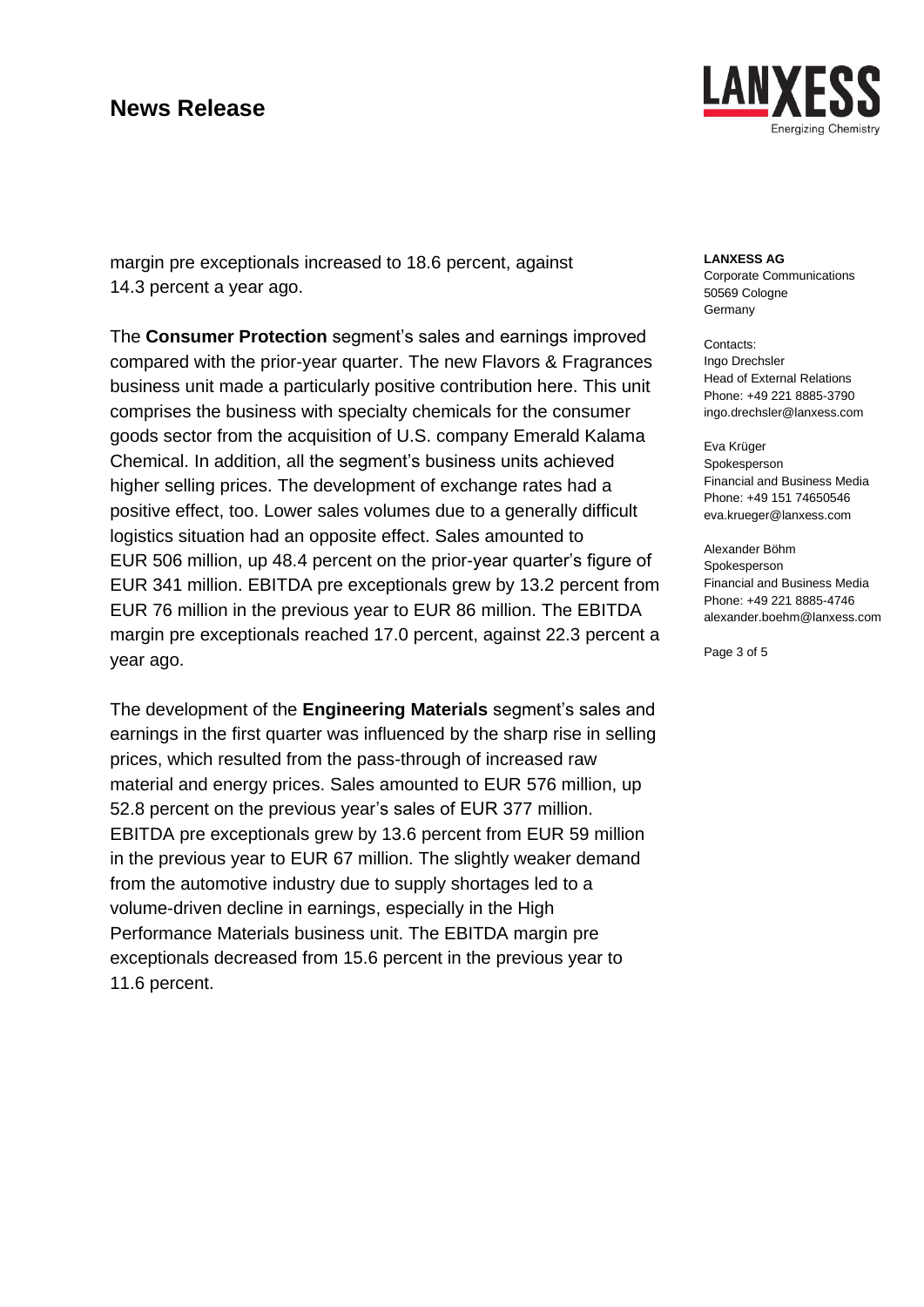

| $\epsilon$ million                       | Q1 2021   | Q1 2022 | Change<br>$\%$ |
|------------------------------------------|-----------|---------|----------------|
| Sales                                    | 1,693     | 2,432   | 43.7           |
| <b>EBITDA</b> pre exceptionals           | 242       | 320     | 32.2           |
| <b>EBITDA</b> margin pre<br>exceptionals | 14.3%     | 13.2%   |                |
| Net income                               | $63*$     | 98      | 55.6           |
| Net financial liabilities                | $2,345**$ | 2,501   | 6.7            |
| Employees (as of March 31)               | 14,866**  | 14,886  | 0.1            |

\* Net income from continuing operations

\*\* As of December 31, 2021

LANXESS is a leading specialty chemicals company with sales of EUR 7.6 billion in 2021. The company currently has about 14,900 employees in 33 countries. The core business of LANXESS is the development, manufacturing and marketing of chemical intermediates, additives, specialty chemicals and plastics. LANXESS is listed in the leading sustainability indices Dow Jones Sustainability Index (DJSI World and Europe) and FTSE4Good.

#### **Forward-Looking Statements**

This company release contains certain forward-looking statements, including assumptions, opinions, expectations and views of the company or cited from third party sources. Various known and unknown risks, uncertainties and other factors could cause the actual results, financial position, development or performance of LANXESS AG to differ materially from the estimations expressed or implied herein. LANXESS AG does not guarantee that the assumptions underlying such forward-looking statements are free from errors, nor does it accept any responsibility for the future accuracy of the opinions expressed in this presentation or the actual occurrence of the forecast developments. No representation or warranty (expressed or implied) is made as to, and no reliance should be placed on, any information, estimates, targets and opinions contained herein, and no liability whatsoever is accepted as to any errors, omissions or misstatements contained herein, and accordingly, no representative of LANXESS AG or any of its affiliated companies or any of such person's officers, directors or employees accepts any liability whatsoever arising directly or indirectly from the use of this document.

#### **Information for editors:**

All LANXESS news releases and their accompanying photos can be found at [http://press.lanxess.com.](https://lanxess.com/de-DE/Presse/Presseinformationen) Recent photos of the Board of Management and other LANXESS image material are available at [http://photos.lanxess.com.](http://fotos.lanxess.de/)

You can find further information concerning LANXESS chemistry at <https://lanxess.com/en/Media/Stories>

#### **LANXESS AG**

Corporate Communications 50569 Cologne **Germany** 

Contacts: Ingo Drechsler Head of External Relations Phone: +49 221 8885-3790 ingo.drechsler@lanxess.com

Eva Krüger Spokesperson Financial and Business Media Phone: +49 151 74650546 eva.krueger@lanxess.com

Alexander Böhm Spokesperson Financial and Business Media Phone: +49 221 8885-4746 alexander.boehm@lanxess.com

Page 4 of 5